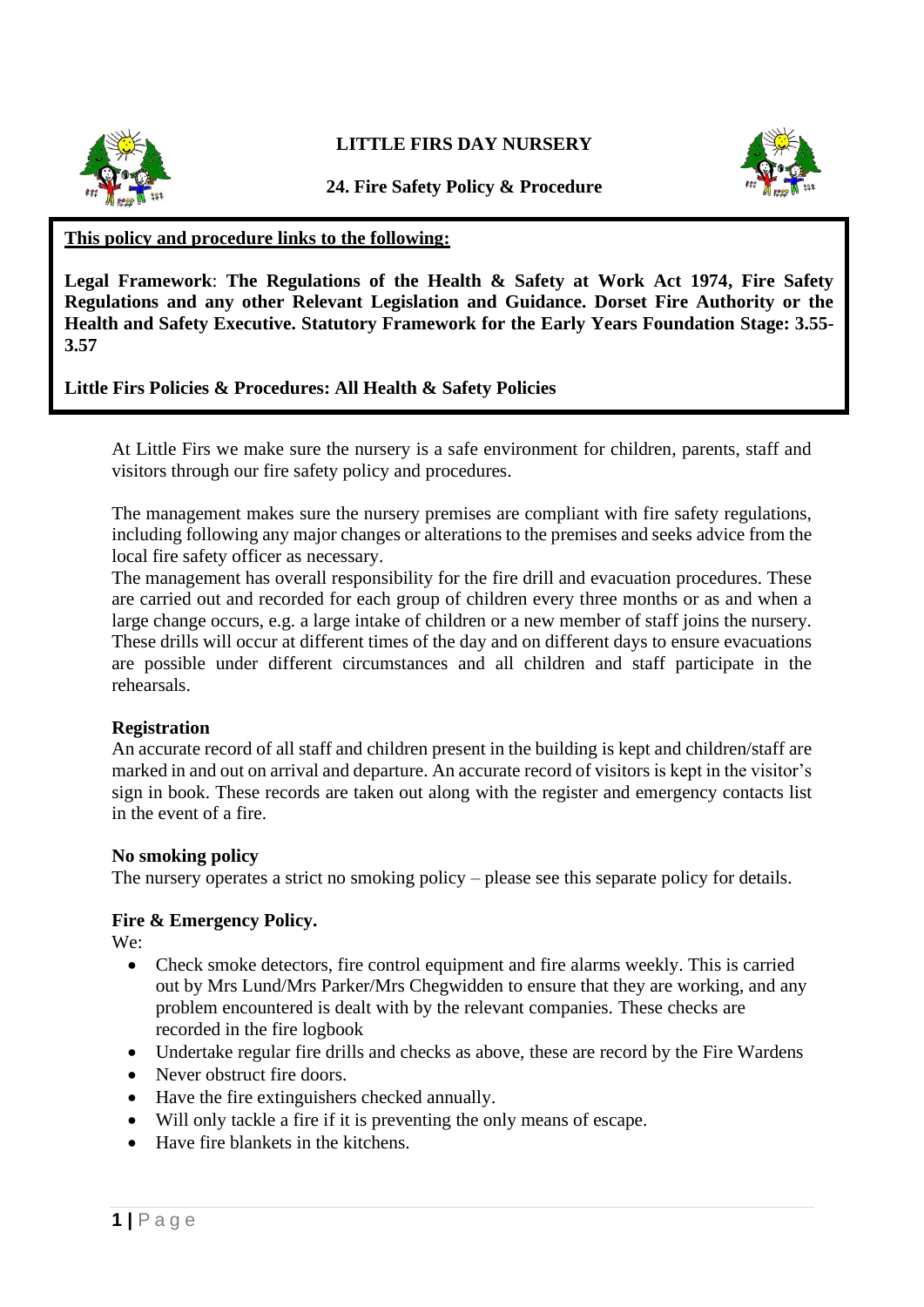- Evacuate children and staff from the premises immediately by the quickest and safest route.
- Display in each room the fire exits and the procedures to be followed in the event of a fire.
- Will call the emergency services in the event of an emergency.
- Will inform management if any fire equipment is believed to be faulty, so that immediate repair or replacement can be completed.

# **The Nominated Fire Wardens for Little Firs Day Nursery are Mrs Parker, Mrs Lund & Mrs Chegwidden.**

## **Fire Drill Procedure**

On discovering a fire:

- Calmly raise the alarm by breaking the alarm glass
- Staff to wear gate keys always
- Immediately evacuate the building under guidance from the Room-Leaders
- Using the nearest accessible exit, lead the children out, go through the gates at the Birth to Three end of the building onto Conifers Primary School Reception field.
- If normal route is unsafe, exit via Hereford Road and walk along Radipole Lane & enter school via front gates to assembly point
- We follow the current covid restrictions but Due to Covid 19 if the children and staffs safety are in jeopardy, then the above will be over-ruled
- Only use Fire Fighting equipment to aid your escape
- Office staff will call the Fire Brigade before leaving the building with the visitors signing in register
- Day Care staff to leave the building with the children's attendance register.
- Close all doors behind you wherever possible
- Use evacuation cot as necessary.
- Move quickly and quietly. Do not run.
- Do not stop to collect personal belongings on evacuating the building
- Kitchen staff to ensure all appliances are turned off before evacuation takes place.
- Staff will report to Fire-warden regarding persons accounted for or those missing. Do not attempt to go back in if any children or adults are not accounted for
- Do not attempt to go back in and fight the fire
- Wait for emergency services/police. Fire-warden to meet the Fire and Rescue Service and to notify them of un-evacuated persons / location of the fire
- For Emergencies the same procedure will be followed but other relevant emergency services will be called
- Do not re-enter the building until advised to do so by the fire-warden

## **If you are unable to evacuate safely:**

- Stay where you are safe
- Keep the children calm and together
- Wherever possible alert the manager of your location and the identity of the children and other adults with you.